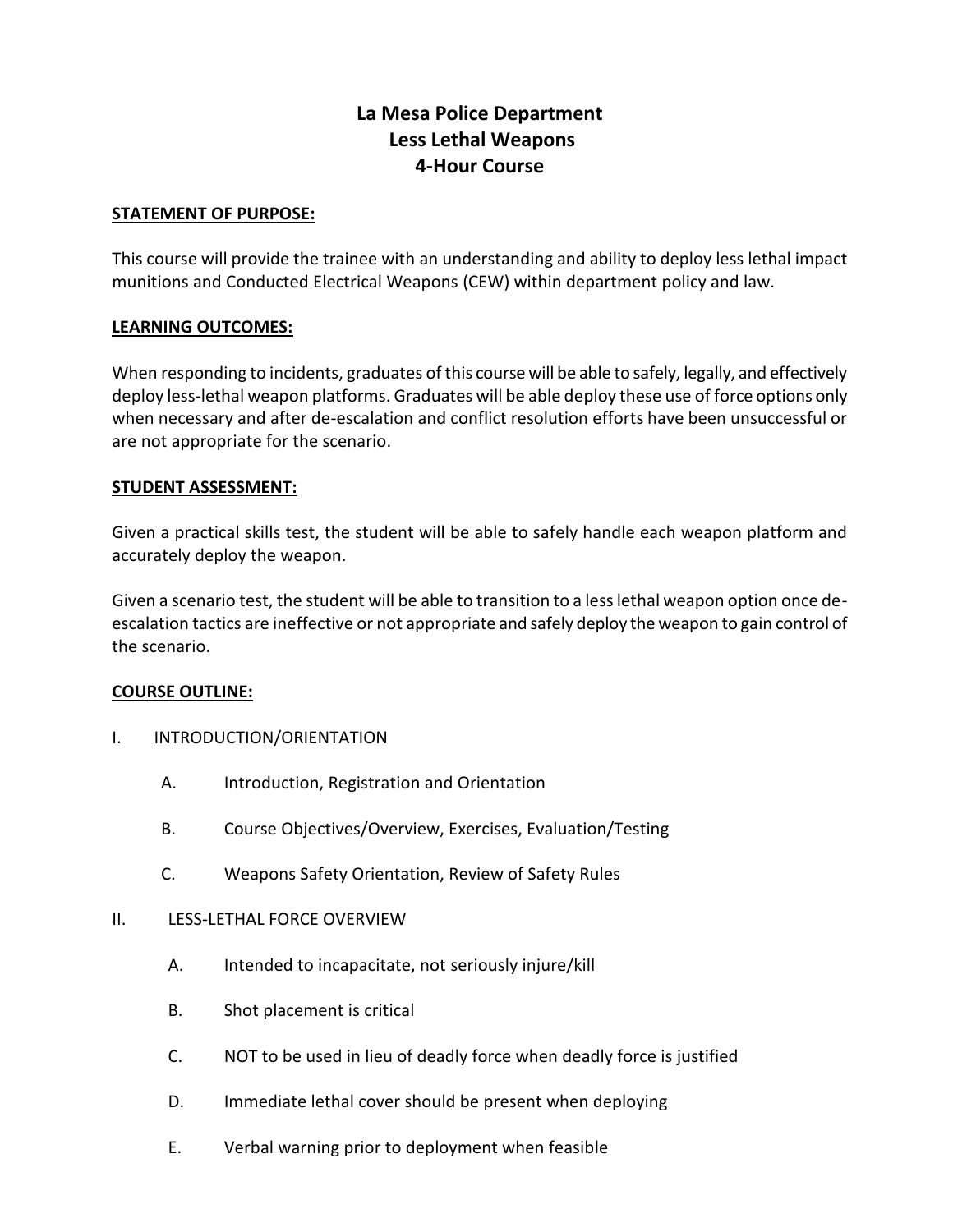#### III. PEPPERBALL PLATFORM

- A. Nomenclature
- B. Chemical agent considerations
- C. Kinetic impact factors
- D. Appropriate applications
- E. Limitations of weapon platform
- F. Tactical considerations
- G. Post deployment considerations

### IV. BEANBAG SHOTGUN PLATFORM

- A. Nomenclature
- B. Kinetic impact factors
- C. Appropriate applications
- D. Limitations of weapon platform
- E. Tactical considerations
- F. Post deployment considerations

# V. TASER CEW

- A. Nomenclature/CEW Safety
- B. CEW Safety and Force Implications
- C. Appropriate applications
- D. Limitations of weapon platform
- E. Tactical considerations
- F. Post deployment considerations
- VI. CASE LAW REVIEW